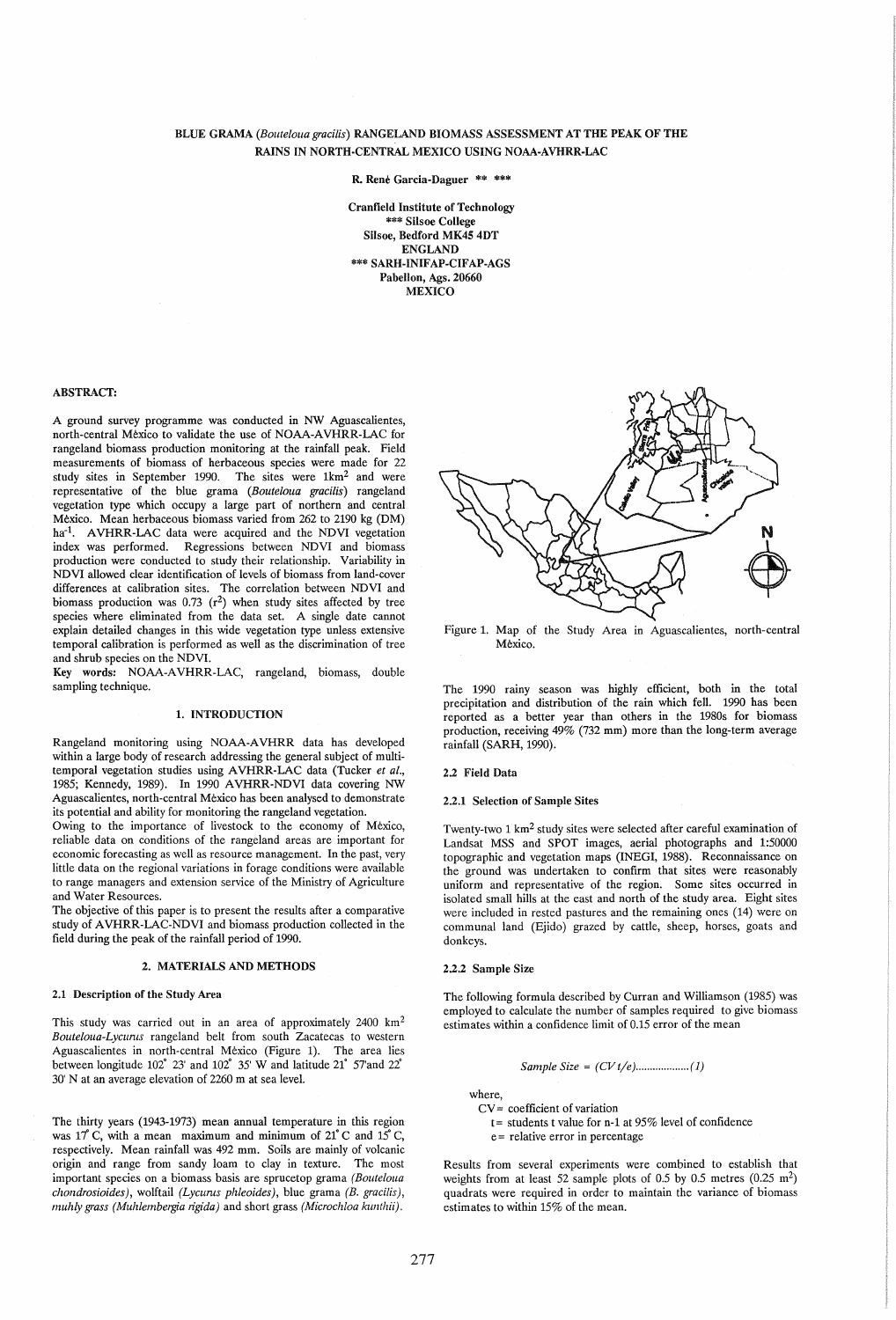### 2.2.3 Biomass collection

In order to minimize differences due to growth and phenological stages. the sampling was done during the first two weeks of September 1990. when the rainy season is at its peak.

Sampling plots were distributed in a random order along a central 1 km transect within each study site (Figure 2). The number of estimated quadrats and the proportion harvested depend on the accuracy required. A ratio of 4.1 (52:13) between visually estimated plots and clipped plots was adopted for biomass data collection. The increased number of samples will reduce the effects of small-scale changes along the transect and the accuracy will be improved when estimating mean biomass of the population.



Figure 2. Double sampling scheme for assessing biomass and basal cover into the study site.

During the sampling period, a three man team was able to clip 286 plots and visually estimate 1144 plots in 4400 ha in 10 days. Visual estimates were not compared with the clipped weights during the day work. The person doing visual estimation also had no prior knowledge of which quadrat would be clipped. These precautions were taken to minimize bias.

The actual field estimates were made of wet weights clipped to the ground level. The harvested values of the 22 study sites to which the calibration is made were oven-dried weights at 80°C for 48 hours. A relation between the actual and estimated values of the Tascatita study site is shown in Figure 3.

#### 2.3 Satellite data

#### 2.3.1 Image Processing

Scenes of AVHRR local area coverage (LAC) data of México were obtained from NOAA-NESDIS in Washington, D.C. One scene was selected on the basis of near-nadir viewing and low percentage of cloud cover which coincided with the peak of the rainfall period ground survey. The digital data were analysed at the Silsoe College Remote Sensing Unit on the GEMS interactive image display system.

Each channel were geometrically registered using around 40 ground control points (GCP), maximum error in registration were two kilometers, though registration suggested that the average error do not exceed one kilometer in the vicinity of the study area. An improved geographic positioning of 0.5-1 km was obtained through an interactive process of registering the image to the coastal line of a digitized UTM



Figure 3. Relationship between actual dry weight over estimated wet weight at rainfall peak in 1990.

(Universal Transversal Mercator) map of Mexico using SPANS and ERDAS systems and then resampled to 50 metres pixel spatial resolution. Afterwards the resulting 'low-high resolution' image was registered and geo-matched to a Landsat MSS (50 m pixel size) image using 25 GCP.

## 2.3.2 Satellite Vegetation Index

Researches have proposed a number of spectral vegetation indices premised on the contrasts in spectral reflectance between green vegetation and background materials (Rouse et al., 1974). All of the indices are computed, at least in part, by calculating a difference or ratio of visible to near-infrared measurements. This calculation minimizes the effects of variable background brightness while emphasizing variations in the mesurements that occur because of varying green vegetation density. The normalized difference vegetation index (NDVI) is representative of various spectral vegetation indices. The NDVI defined as

NDVI = (Channel 1 - Channel 2 / Channel 1 - Channel 2)

where,

Channel 1 = visible spectral measurement  $(0.58 \text{ µm} - 0.68 \text{ µm})$ 

Channel 2 = near-infrared spectral measurement  $(0.725 \,\mu \text{m} - 1.1 \,\mu \text{m})$ 

was used to demonstrate a relationship with biomass production.

#### 3. RESULTS

Biomass production estimates in Kg of dry matter per hectare (Kg (DM) ha<sup>-1</sup> for the 22 ground sites sampled and extracted NDVI values are presented in Table 1. Considerable differences occur from one site to another. Biomass production ranged from 262 to 2190 kg (DM) ha<sup>-1</sup> and NDVI ranged from 0.24 to 0.36. Geographical variations in rainfall and land use management produced a range of over 1928 kg (DM) ha<sup>-1</sup> and 0.125 in NDVI at the peak of the rainfall.

#### 3.1 NDVI-Biomass production Relationships

Linear regression and inverse relationships were calculated between biomass production and NDVI, taking the NDVI as the dependent variable (Table 2). Exists some debate as to which the variable, the NDVI or biomass production, should be the dependent variable in a regression analysis. The fact that biomass production determines the satellite reflectance-based vegetation indices-not viceversa-suggests that NDVI should be the dependent variable (Wylie et al., 1988).

Regression analysis revealed a low correlation  $(r^2=0.542)$  between mean dry biomass production and NDVI values obtained for the sampling period. The plotted points are shown on Figure 4. Inverse relationship is given on Table 2. Closer examination of Figure 4 reveals that 'unusual observations' with large standardized residuals occur at study sites 8, 10, 11, 18 and 19 in the data set, indicating that the points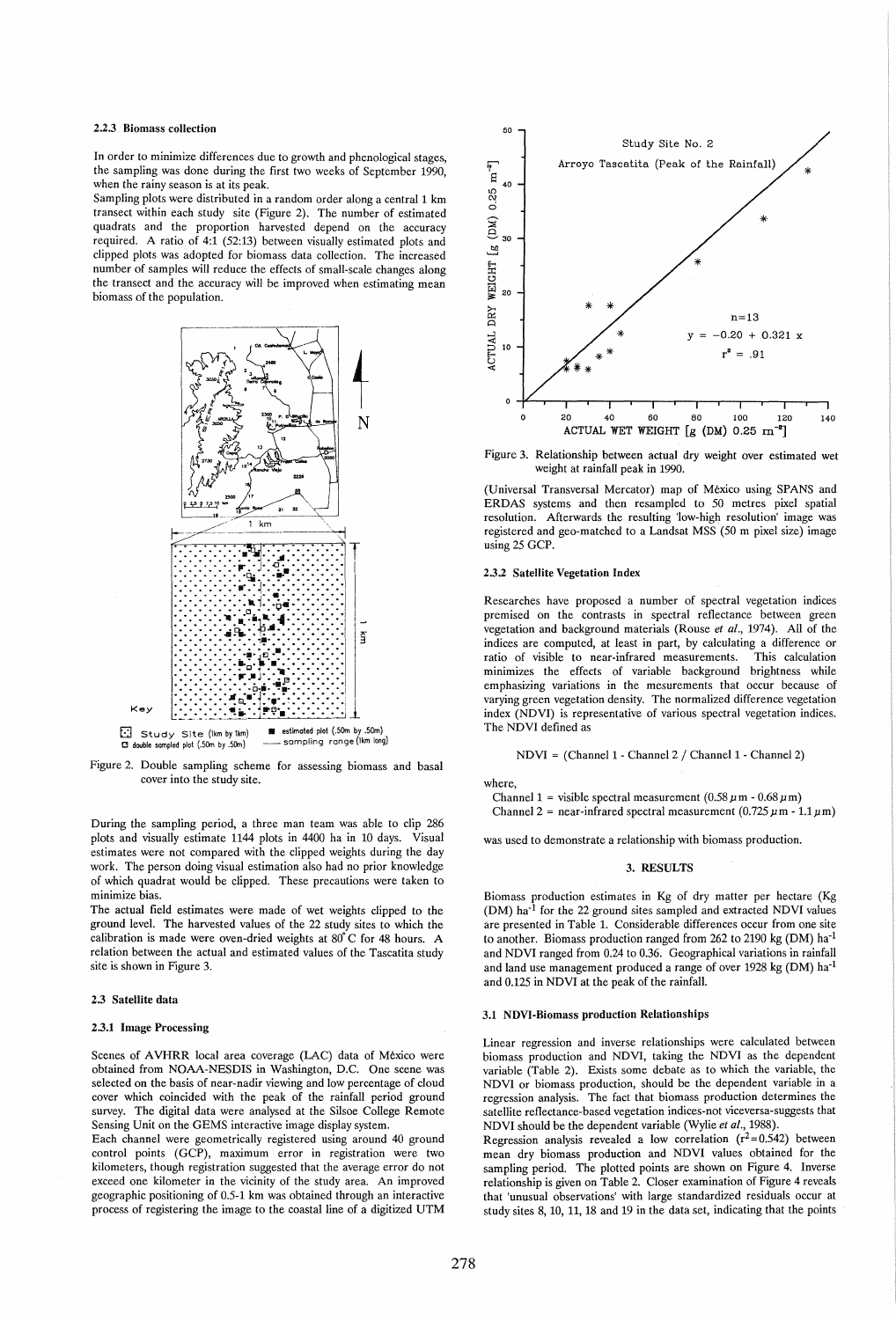Table 1. Summary of the data of biomass production and NDVI from 22 ground sites in Aguascalientes, north-central Mexico at the peak of rainfall sampling sampling period of 1990.

| Study                   | Peak of the Rainfall Sampling Period |                        |         |                         |  |  |  |
|-------------------------|--------------------------------------|------------------------|---------|-------------------------|--|--|--|
| Site<br>(No.)           | <b>Biomass</b>                       | $s^2$ x.y <sup>a</sup> | $SEx^b$ | <b>NDVI<sup>c</sup></b> |  |  |  |
|                         |                                      |                        |         |                         |  |  |  |
| $\mathbf{1}$            | 2190                                 | 52                     | 151     | 0.325                   |  |  |  |
| $\overline{\mathbf{c}}$ | 528                                  | 16                     | 51      | 0.250                   |  |  |  |
| 3                       | 652                                  | 20                     | 39      | 0.262                   |  |  |  |
| $\overline{\mathbf{4}}$ | 354                                  | 8                      | 19      | 0.243                   |  |  |  |
| 5                       | 807                                  | 32                     | 65      | 0.270                   |  |  |  |
| 6                       | 605                                  | 12                     | 29      | 0.258                   |  |  |  |
| 7                       | 516                                  | 24                     | 111     | 0.250                   |  |  |  |
| 8                       | 343                                  | 8                      | 19      | 0.262                   |  |  |  |
| 9                       | 417                                  | 12                     | 33      | 0.247                   |  |  |  |
| 10                      | 597                                  | 8                      | 127     | 0.294                   |  |  |  |
| 11                      | 262                                  | 8                      | 14      | 0.258                   |  |  |  |
| 12                      | 709                                  | 16                     | 27      | 0.266                   |  |  |  |
| 13                      | 592                                  | 16                     | 76      | 0.294                   |  |  |  |
| 14                      | 1100                                 | 28                     | 273     | 0.317                   |  |  |  |
| 15                      | 1765                                 | 32                     | 384     | 0.321                   |  |  |  |
| 16                      | 611                                  | 8                      | 31      | 0.262                   |  |  |  |
| 17                      | 1006                                 | 24                     | 92      | 0.305                   |  |  |  |
| 18                      | 1008                                 | 20                     | 150     | 0.329                   |  |  |  |
| 19                      | 1220                                 | 20                     | 114     | 0.368                   |  |  |  |
| 20                      | 710                                  | 20                     | 31      | 0.266                   |  |  |  |
| 21                      | 678                                  | 12                     | 39      | 0.262                   |  |  |  |
| 22                      | 814                                  | 16                     | 32      | 0.274                   |  |  |  |
|                         |                                      |                        |         |                         |  |  |  |

 $a$ Variance of the g (DM) m<sup>-2</sup> estimate from the calibration double sampling regression when  $n = 13$ .

bStandard error of the mean in Kg (DM) when  $n = 52$ .

cAVHRR-NDVI recorded from -1 to 1 into 0 to 255.

| Table 2. Results from the biomass production-NDVI (a) linear |  |  |
|--------------------------------------------------------------|--|--|
| regression analysis and (b) inverse relationships for the    |  |  |
| original and revised study sites.                            |  |  |

| Variable    | $\mathbf n$ | a       | b        | $r^2$ | P      |
|-------------|-------------|---------|----------|-------|--------|
| NDVI(a)     | 22          | 0.238   | 0.000054 | 0.542 | < 0.00 |
| Biomass (b) | 22          | $-2125$ | 10368    | 0.542 | < .001 |
| NDVI(a)     | 17          | 0.235   | 0.000049 | 0.731 | < 000  |
| Biomass (b) | 17          | -3388   | 15303    | 0.731 | < 000  |



Figure 4. Relationship between LAC-NDVI and biomass production for the 22 study sites at the rainfall peak in September 1990.

lie some distance above the best-fit regression line. These residuals occur in relation to unusually high NDVI values recorded for low intermediate levels of biomass.

Clearly the unusual observations from these five study sites have increased the magnitude of the scatter of the plotted points around the regression line giving high NDVI values than expected only from a rangeland herbaceous species. Sites 8, 10 and 11, located in the central region of the study area, were affected by the introduction of several tree and cacti shrub species such as *Eucalyptus sp* and priclypear *(Opzmtia sp)* in the early 1980s by the rehabilitation government program called COPLAMAR. These plantings did not showed up on a SPOT image which was the most recent source of the study area due to was taken during the dry season of 1988.

This variability, however, was also detected on two southern sites (18 and 19) which were located in a region in between an oak *(Ouercus)*rangeland vegetation type increasing the variance explained by the coefficient of determination. The occurrence of large residuals suggests that that perhaps other 'independent' ought to be taken into consideration on future studies e.g. biomass and cover of tree species. However, if the five locations with large residuals are omitted from a second regression analysis to re-investigate the relationship between biomass production and NDVI the coefficient of determination increases to  $r^2$ =0.73 at the peak of the rains (Table 2).

The relationship established between these two variables also justifies inverting the relationship and adopting the NDVI as the 'independent' variable, from which to estimate corresponding levels of biomass production (Table 2). The possible causes for such low correlation including are the atmospheric haze and dust during the rainy sesason and poor locational accuracy of the study sites on the imagery.

Multiple regression analysis revealed a positive relationship ( $r^2$ =0.79) between biomass production and three ecological variables (litter, plant height, rainfall) and NDVI at the rainfall peak when large residuals are omitted from the original data set (Table 3).

Table 3. Multiple regression relationship for 17 ground sites at the peak of the rainfall sampling period of 1990.

|  |  | $(a)$ a b c d e                                    |  | Cp |         |
|--|--|----------------------------------------------------|--|----|---------|
|  |  | (a) $-2486$ $-26.3$ $28.3$ $14935$ $-1.71$ .79 2.5 |  |    | < 0.000 |

Model (a): Biomass =  $a$  - litter + height + NDVI - rain

Cp = Mallow Statistic

## 4. SUMMARY AND CONCLUSIONS

There is a marked relation between NDVI measurements and biomass production. The explained variance  $(r^2)$  of the correlation is 0.73. This suggests that the NDVI can be used as an indicator for monitoring biomass, offering the potential to predict acceptable carrying capacities from different grazing areas. Further work will be focus on attempting to determine the degree to which NDVI is affected by background materials, particularly in the sparsely-vegetated areas of the arid north.

The aim of the research was to determine the relevance to the Ministry of Agriculture and Water Resources of this methodology to produce the basis for a more efficient livestock industry by the use of this ecological information readily available from satellite data as a technical aid to the producers of this semi-arid region in regard to the changes in vegetation and condition of their rangeland as a function of management and the methods by which they may improve their carrying capacity.

## 5. SELECTED BIBLIOGRAPHY

- Garcia-Daguer, R. R. 1991. Determination of seasonal biomass by double sampling technique for NOAA-A VHRR-LAC vegetation indices data calibration. I. Ground survey. In: Proc. of a Joint Conference of the Society of Remote Sensing, Christ Church, Oxford-UK, pp. 213-220
- INEGI (Instituto Nacional de Estadistica, Geografia e Informatica). 1988. Inventario de informacion geografica, Publicacion Trimestral No.1, Mexico, D.F.
- Kennedy, P. 1989. Monitoring vegetation of Tunisia grazing lands using NDVI. Ambio, 8(2):119-123.

Rouse, J. W., Hass, R. H., Shell, J. A., Deering, D. W. 1973. Monitoring